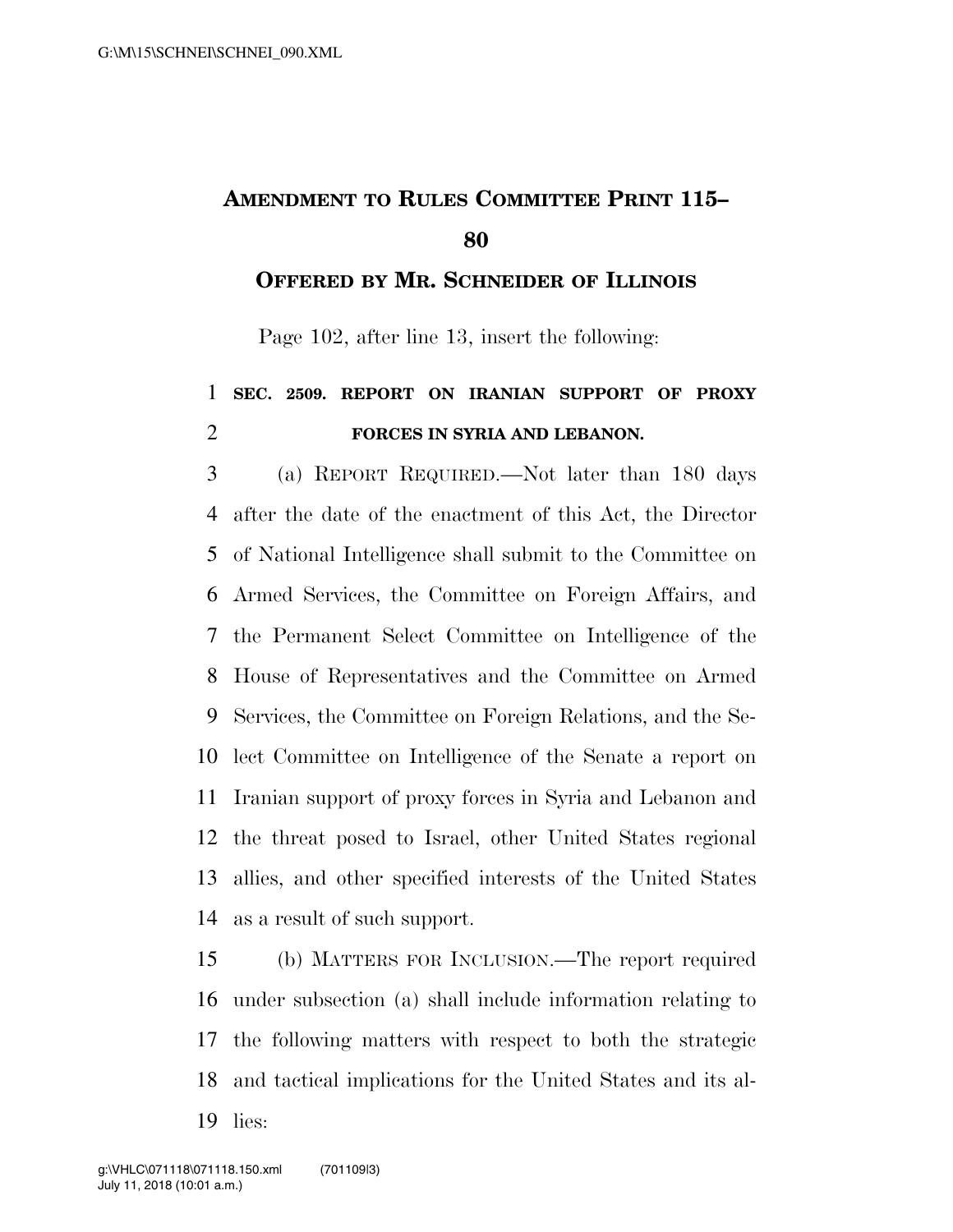$\mathfrak{D}$ 

 (1) A description of arms or related material transferred by Iran to Hizballah since March 2011, including the number of such arms or related mate- rial and whether such transfer was by land, sea, or air, as well as financial and additional technological capabilities transferred by Iran to Hizballah.

 (2) A description of Iranian and Iranian-con- trolled personnel, including Hizballah, Shiite mili- tias, and Iran's Revolutionary Guard Corps forces, operating within Syria, including the number and geographic distribution of such personnel operating within 30 kilometers of the Israeli borders with Syria and Lebanon.

 (3) An assessment of Hizballah's operational lessons learned based on its recent experiences in Syria.

 (4) A description of any rocket–producing facili- ties in Lebanon for non-state actors, including whether such facilities were assessed to be built at the direction of Hizballah leadership, Iranian leader- ship, or in consultation between Iranian leadership and Hizballah leadership.

 (5) An analysis of the foreign and domestic supply chains that significantly facilitate, support, or otherwise aid Hizballah's acquisition or development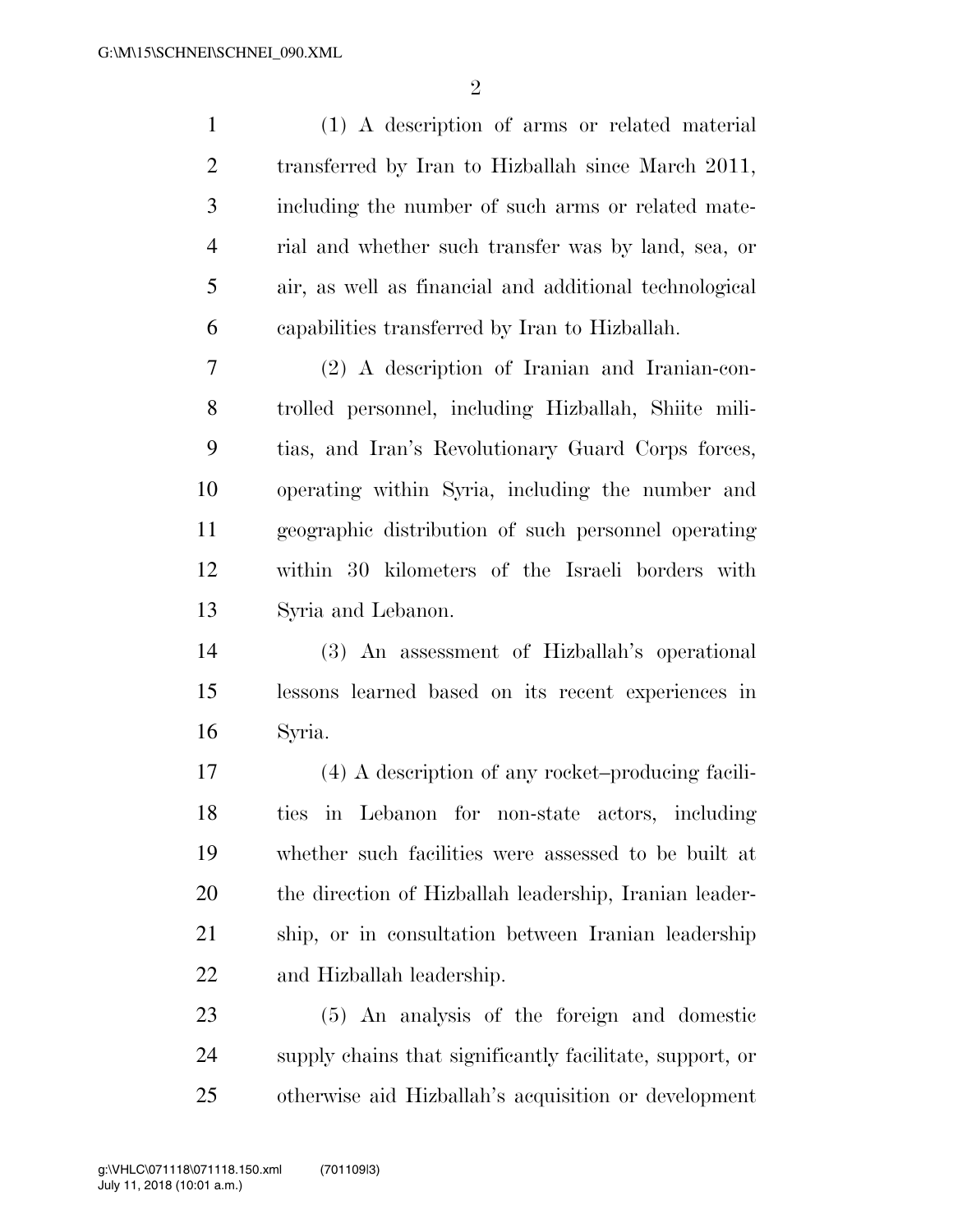of missile production facilities, including the geo- graphic distribution of such foreign and domestic supply chains.

 (6) An assessment of the provision of goods, services, or technology transferred by Iran or its af- filiates to Hizballah to indigenously manufacture or otherwise produce missiles.

 (7) An identification of foreign persons that are, based on credible information, facilitating the transfer of significant financial support or arms or related material to Hizballah.

 (8) A description of the threat posed to Israel and other United States allies in the Middle East by the transfer of arms or related material or other support offered to Hizballah and other proxies from Iran.

 (c) FORM OF REPORT.—The report required under subsection (a) shall be submitted in unclassified form, but may include a classified annex.

 (d) DEFINITION.—In this section, the term ''arms or related material'' means—

 (1) nuclear, biological, chemical, or radiological weapons or materials or components of such weap-ons;